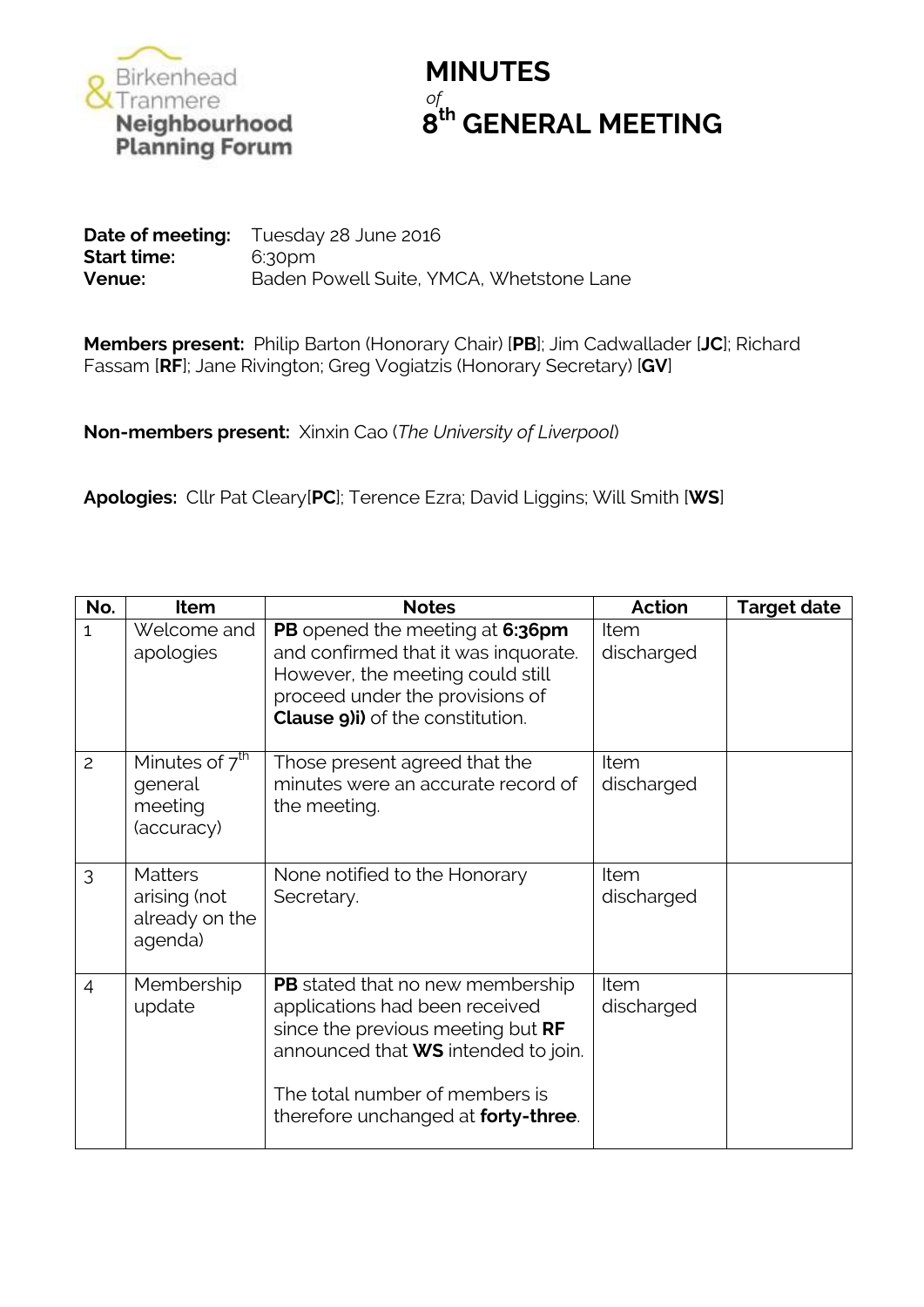| No.            | Item                  | <b>Notes</b>                                               | Action                 | <b>Target date</b> |
|----------------|-----------------------|------------------------------------------------------------|------------------------|--------------------|
| 5              | Financial             | <b>PB</b> provided the following summary:                  | Item                   |                    |
|                | update                |                                                            | discharged             |                    |
|                |                       | Expenditure since 28 March 2016:                           |                        |                    |
|                |                       | £97.50 paid to YMCA Wirral for<br>$\bullet$                |                        |                    |
|                |                       | room hire;                                                 |                        |                    |
|                |                       |                                                            |                        |                    |
|                |                       | £139.00 reimbursement to PB for<br>$\bullet$               |                        |                    |
|                |                       | qualifying postage costs;                                  |                        |                    |
|                |                       | £365.70 to I You Print Limited for                         |                        |                    |
|                |                       | the printing of 10,000 community                           |                        |                    |
|                |                       | consultation questionnaires, and                           |                        |                    |
|                |                       | £386.50 to Smart Distribution                              |                        |                    |
|                |                       | Solutions Limited for distribution                         |                        |                    |
|                |                       | of about 5,000 community                                   |                        |                    |
|                |                       | consultation questionnaires.                               |                        |                    |
|                |                       |                                                            |                        |                    |
|                |                       | Income:                                                    |                        |                    |
|                |                       | No income in this period.                                  |                        |                    |
|                |                       |                                                            |                        |                    |
|                |                       | Balance as of 28 June 2016:                                |                        |                    |
|                |                       | £3738.79                                                   |                        |                    |
|                |                       | Donations to the Forum may be                              |                        |                    |
|                |                       | made by electronic bank transfer to:                       |                        |                    |
|                |                       | Name of Bank: Yorkshire Bank                               |                        |                    |
|                |                       | <b>Account number: 44233053</b>                            |                        |                    |
|                |                       | Sort Code: 05-02-45                                        |                        |                    |
|                |                       |                                                            |                        |                    |
| 6              | History &<br>Heritage | This workgroup is awaiting the<br>results of the community | Workgroup 1<br>members | 30 Sep 2016        |
|                | Workgroup             | consultation exercise before                               |                        |                    |
|                | update                | finalising the Heritage and Character                      |                        |                    |
|                | (workgroup 1)         | Assessment report.                                         |                        |                    |
| $\overline{7}$ | Planning              | <b>PB</b> informed members that                            | Item                   |                    |
|                | Application           | workgroup 2 had submitted three                            | discharged             |                    |
|                | Workgroup             | consultation responses:                                    |                        |                    |
|                | update                |                                                            |                        |                    |
|                | (workgroup 2)         | <u>7.1 APP/16/00323 &amp; LBC/16/00324</u>                 |                        |                    |
|                |                       | Removal of existing external single-                       |                        |                    |
|                |                       | storey store at rear. Construct new                        |                        |                    |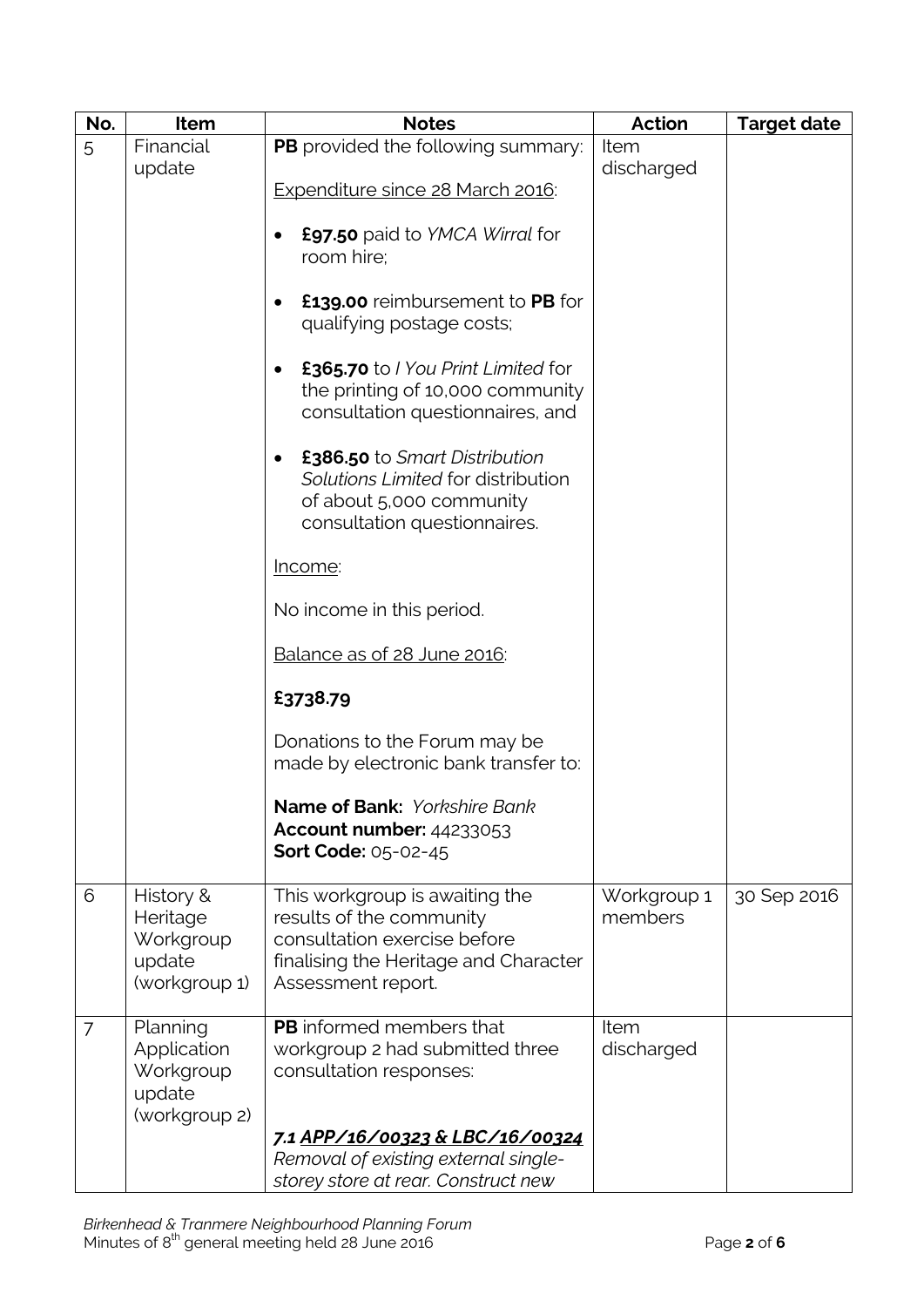| No. | Item                                                                           | <b>Notes</b>                                                                                                                                                                                                                                                                                                                                                                                                                                                                                                                                                                                                                                                                                                                                     | <b>Action</b> | <b>Target date</b> |
|-----|--------------------------------------------------------------------------------|--------------------------------------------------------------------------------------------------------------------------------------------------------------------------------------------------------------------------------------------------------------------------------------------------------------------------------------------------------------------------------------------------------------------------------------------------------------------------------------------------------------------------------------------------------------------------------------------------------------------------------------------------------------------------------------------------------------------------------------------------|---------------|--------------------|
| 7   | Planning<br>Application<br>Workgroup<br>update<br>(workgroup 2)<br>[continued] | single-storey extension to rear<br>incorporating lean-to slated roof to<br>provide walk-in wet room.<br>11 Clifton Road. CH41 2SE<br>The Forum made NO OBJECTION<br>to these applications.<br>Planning permission and listed<br>building consent were GRANTED.<br>7.2 ADV/16/00624<br>Installation of internally illuminated<br>fascia sign.<br>6 Tranmere Court, Church Road.<br><b>CH42 5AB</b><br>The Forum made NO OBJECTION<br>to this application.<br>Advertising consent was GRANTED.<br>7.3 DPP3/16/00638<br>Proposed demolition of existing<br>dwellings and the change of use to a<br>public landscaped area.<br>305-329 Borough Road. CH41 2UZ<br>The Forum <b>SUPPORTED</b> this<br>application.<br>Planning permission was GRANTED. |               |                    |
| 8   | Community<br><b>Issues</b><br>Workgroup<br>update<br>(workgroup 3)             | GV gave an update on the group's<br>activity. There had been two<br>meetings which had discussed non<br>planning issues including dog<br>fouling and anti-social behaviour.<br>The next meeting will be arranged<br>for the end of July 2016.                                                                                                                                                                                                                                                                                                                                                                                                                                                                                                    | GV            |                    |
| 9   | Hamilton<br>Square<br>Conservation<br>Area                                     | <b>PB</b> advised he had made a Freedom<br>of Information request regarding the<br>replacement of railings in Hamilton<br>Square. PC has offered to assist<br>with the bin blight issue.                                                                                                                                                                                                                                                                                                                                                                                                                                                                                                                                                         | PB, PC        | Ongoing            |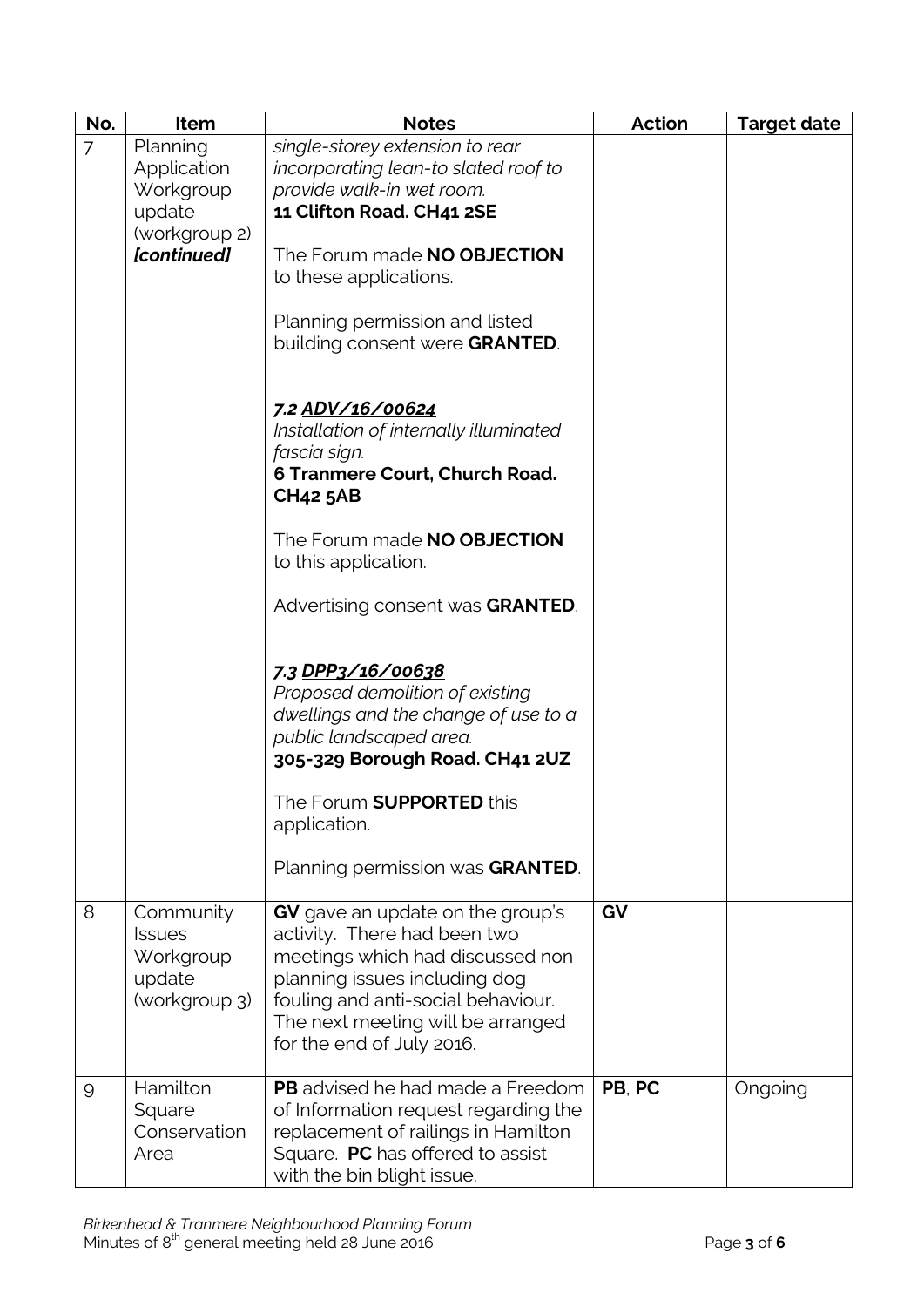| No. | Item                                                                                  | <b>Notes</b>                                                                                                                                                                                                                                                                                                                                                                                                                                                                                                                                                                                                                                                                                                 | <b>Action</b> | <b>Target date</b> |
|-----|---------------------------------------------------------------------------------------|--------------------------------------------------------------------------------------------------------------------------------------------------------------------------------------------------------------------------------------------------------------------------------------------------------------------------------------------------------------------------------------------------------------------------------------------------------------------------------------------------------------------------------------------------------------------------------------------------------------------------------------------------------------------------------------------------------------|---------------|--------------------|
| 10  | <b>Clifton Park</b><br>Conservation<br>Area                                           | <b>RF</b> advised that <b>WS</b> would be acting<br>as liaison with Conservation Areas<br>Wirral once the Clifton Park<br><b>Conservation Area Advisory</b><br>Committee became established.<br>The group has a website under<br>development and is working with<br>the existing Police residents' group.                                                                                                                                                                                                                                                                                                                                                                                                    | RF, WS        | Ongoing            |
| 11  | Facilitation<br>Support<br>Technical<br>Support<br>Package                            | The community consultation<br>questionnaire has been designed,<br>printed and distributed. The Forum<br>has contracted with Wirral<br>Multicultural Organisation to provide<br>translation services for Bengali,<br>Chinese and Polish speakers who<br>cannot read and write in English.                                                                                                                                                                                                                                                                                                                                                                                                                     | <b>PB</b>     | 30 Sep 2016        |
| 12  | Housing<br><b>Needs</b><br>Assessment<br><b>Technical</b><br>Support<br>Package (TSP) | PB stated that this TSP has been put<br>on hold by the Department for<br><b>Communities and Local Government</b><br>until the Council has produced an<br>up-to-date Strategic Housing<br>Market Assessment.                                                                                                                                                                                                                                                                                                                                                                                                                                                                                                  | <b>PB</b>     | Ongoing            |
| 13  | Early findings<br>from<br>community<br>consultation<br>exercise                       | There have been <b>76</b> responses to<br>date. PB would like to aim for 500<br>(i.e. about 10% of the population).<br>78% support the provision of a<br>$\bullet$<br>new community centre;<br>61% feel there are enough shops<br>to meet day-to-day needs;<br>41% want more open spaces;<br>$\bullet$<br>84% want the neighbourhood<br>plan to allocate sites for housing;<br>80% actively support Tranmere<br>$\bullet$<br>Tunnels being opened for<br>tourism;<br>40% support the idea of creating<br>$\bullet$<br>a Community Council;<br>10% oppose the creation of a<br>٠<br>Community Council;<br>Age range of 17-90+;<br>$\bullet$<br>52% female, 48% male;<br>21% Chinese, 3% Indian, 73%<br>white. | PB, GV        | Ongoing            |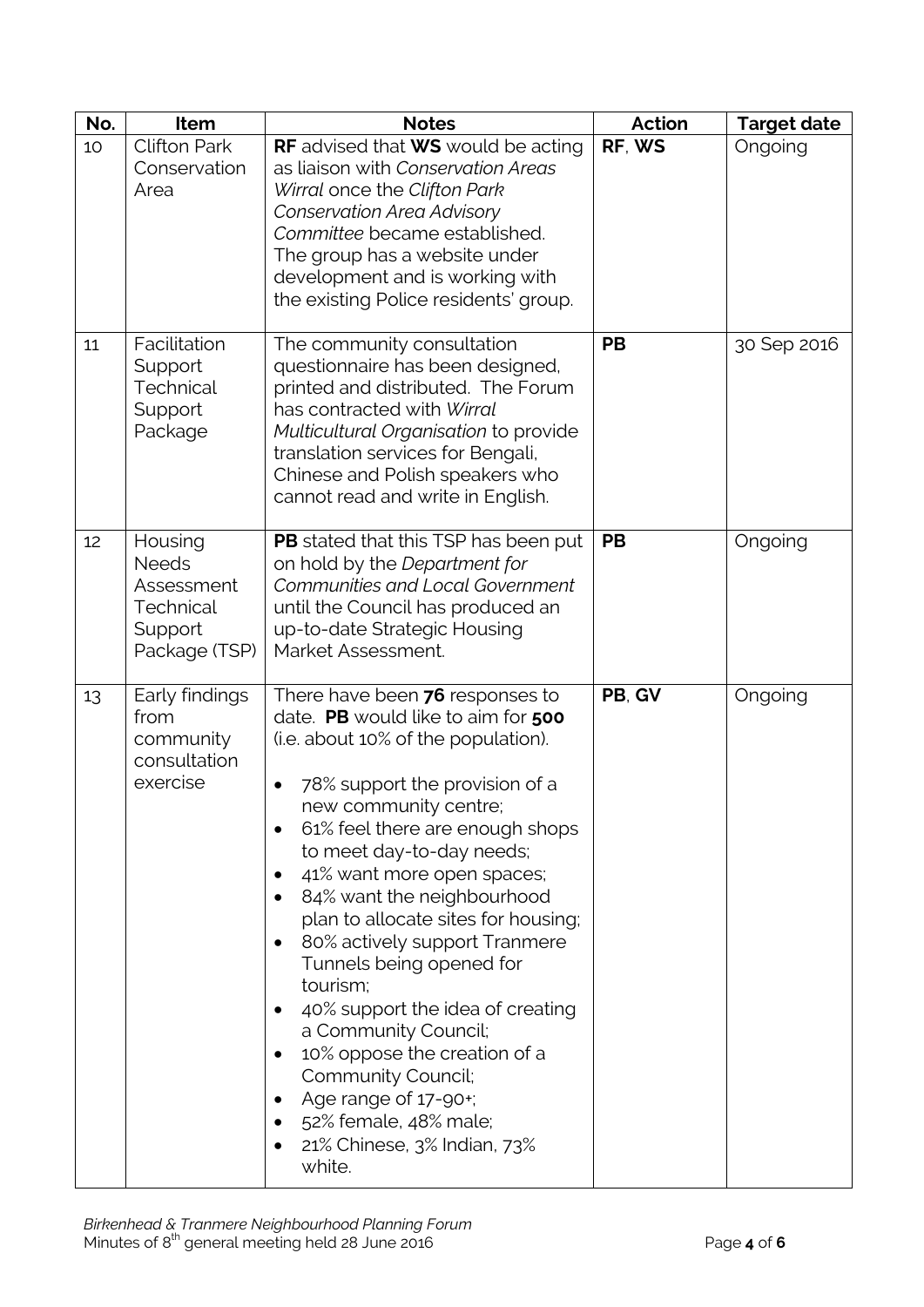| No. | Item                      | <b>Notes</b>                                                                                                                                                                                                                                                                                                                                                                                                                                                                                                                                                                                                                                                                               | <b>Action</b> | <b>Target date</b> |
|-----|---------------------------|--------------------------------------------------------------------------------------------------------------------------------------------------------------------------------------------------------------------------------------------------------------------------------------------------------------------------------------------------------------------------------------------------------------------------------------------------------------------------------------------------------------------------------------------------------------------------------------------------------------------------------------------------------------------------------------------|---------------|--------------------|
| 13  | Early findings<br>from    | There were some concerns about<br>the way translation services were                                                                                                                                                                                                                                                                                                                                                                                                                                                                                                                                                                                                                        |               |                    |
|     | community<br>consultation | being provided and its effect upon<br>responses. PB and GV will meet                                                                                                                                                                                                                                                                                                                                                                                                                                                                                                                                                                                                                       |               |                    |
|     | exercise                  | with the service provider to discuss.                                                                                                                                                                                                                                                                                                                                                                                                                                                                                                                                                                                                                                                      |               |                    |
|     | [continued]               |                                                                                                                                                                                                                                                                                                                                                                                                                                                                                                                                                                                                                                                                                            |               |                    |
|     |                           | A general discussion took place<br>about the response rate and how<br>this could be improved. All present<br>agreed to take some questionnaires<br>to distribute to friends/neighbours<br>and encourage completion. GV will<br>try to engage with other residents<br>groups in the area and with schools,<br>health centres and libraries.                                                                                                                                                                                                                                                                                                                                                 |               |                    |
| 14  | Any other                 | 15.1 Legislative changes                                                                                                                                                                                                                                                                                                                                                                                                                                                                                                                                                                                                                                                                   | PB, JC        | Ongoing            |
|     | business                  | <b>JC</b> asked about <b>PB</b> 's post on the<br>website about the Government's<br>proposed changes to secondary<br>legislation regarding the designation<br>of a neighbourhood area.<br>It is possible that this has arisen<br>partly as a result of the issues raised<br>by Wirral Council refusing to<br>designate the area we originally<br>applied for.<br>PB explained that we will have to<br>wait for secondary legislation to set<br>out the new rules. However, in<br>theory, these changes could allow<br>the Forum to expand the<br>designated area to that which we<br>initially proposed (i.e. the whole of<br>Birkenhead & Tranmere Ward).<br><b>15.2 Tranmere Tunnels</b> |               |                    |
|     |                           | <b>JC</b> stated that Heritage Lottery Fund<br>representatives will be visiting<br>Tranmere Tunnels at the end of July<br>2016.                                                                                                                                                                                                                                                                                                                                                                                                                                                                                                                                                            |               |                    |